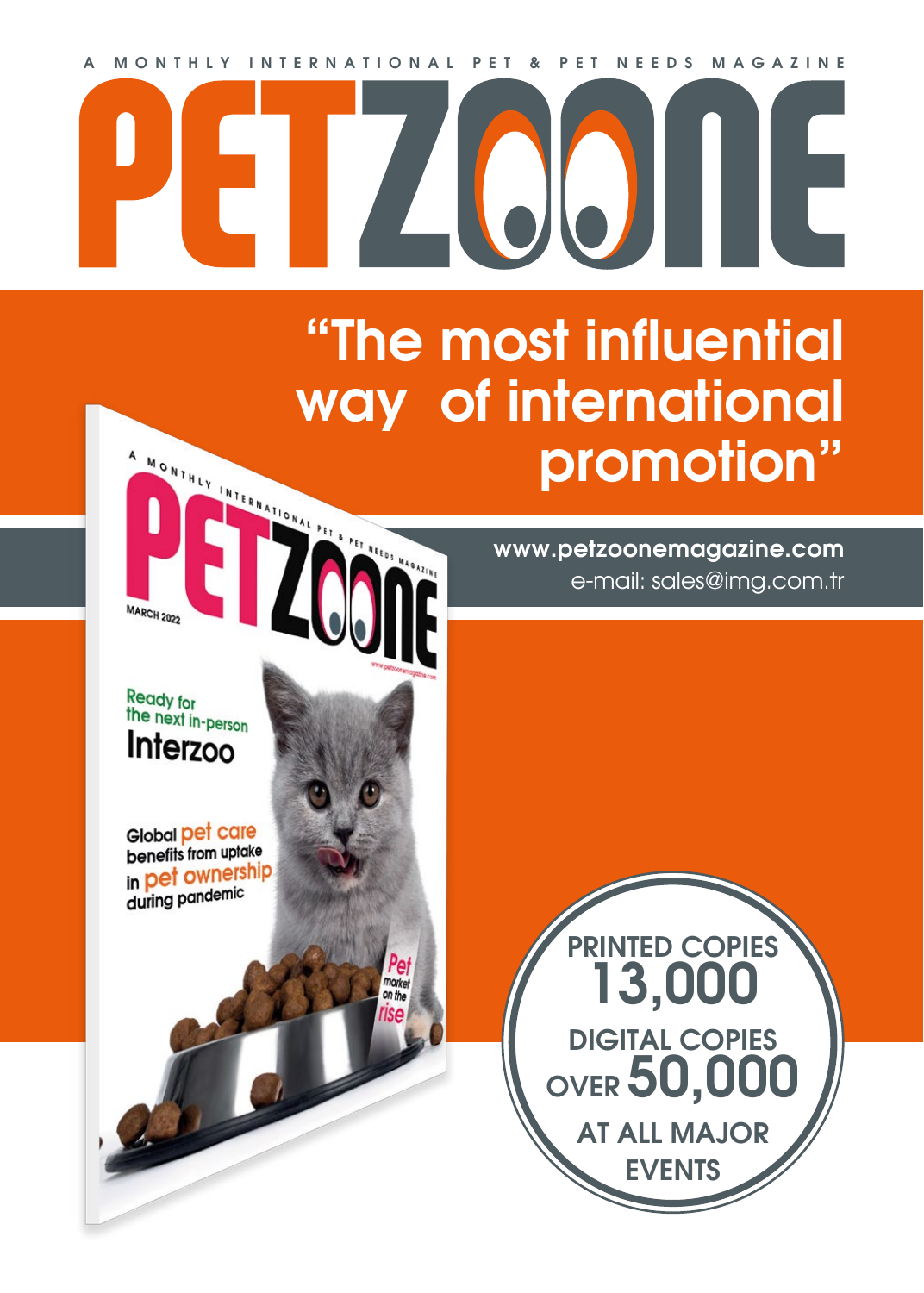# **Istanbul Magazine Group has been trusted since 1982**



#### **ABOUT US**

PetZoone magazine is dedicated only to the pet products industry with rich contents and wide distribution network. The magazine covers all recent news, new products and technologies, company profiles, special interest topics selected from the industry, events and more.

PetZoone bimonthly magazine has print and digital versions. (Print: 13,000 Digital: 48,000)

The magazine is distributed by cargo and e-mailing in 87 countries on every continent.

#### **HARD COPY DISTRIBUTION PROFILE**

 Pet material importers Pet material wholesalers Leading supermarket chains Pet food manufacturers Pet material manufacturers Pet food importers

| <b>BY REGION</b> |                     |  |  |  |  |
|------------------|---------------------|--|--|--|--|
| Europe:          | %20                 |  |  |  |  |
| North America:   | $\sqrt{8}38$        |  |  |  |  |
| South America:   | $\frac{9}{6}$ 22    |  |  |  |  |
| Asia:            | %10                 |  |  |  |  |
| Middle East:     | ℅<br>6              |  |  |  |  |
| Africa:          | $\partial_{\sigma}$ |  |  |  |  |





#### **SOFT COPY DISTRIBUTION**

**Besides hard copy, digital copy of the magazine reaches to over 50,000 international manufacturers and buyers every month by e-mailing.**

#### **TECHNICAL SPECIFICATIONS**

- PetZoone magazine's full-page trim size is 20 cm x 27 cm. (Trim size is the actual document size.)
- The live area of a full-page ad is 19 x 25 cm. Keep all type and important information in the live area. (Type/information should be at least one cm away from the trim edges.)
- Bleed is any element or background extending outside of the trim of a full page or spread. (Add .3 mm to all edges of trim/document size.)

Minimum 300 dpi ready-to-print ad desians should be delivered at PDF format

| <b>Ad Sizes</b>             | CМ                 |
|-----------------------------|--------------------|
| <b>Full Page Trim Size</b>  | $20 \times 27$     |
| <b>Bleed Size</b>           | $20,6 \times 27,6$ |
| Live Area                   | 19 x 25            |
| <b>Two-Page Spread with</b> |                    |
| No Bleed: Ad & Live         | $38 \times 25$     |
| <b>Two-Page Spread with</b> |                    |
| <b>Bleed</b>                | 40.6 x 27.6        |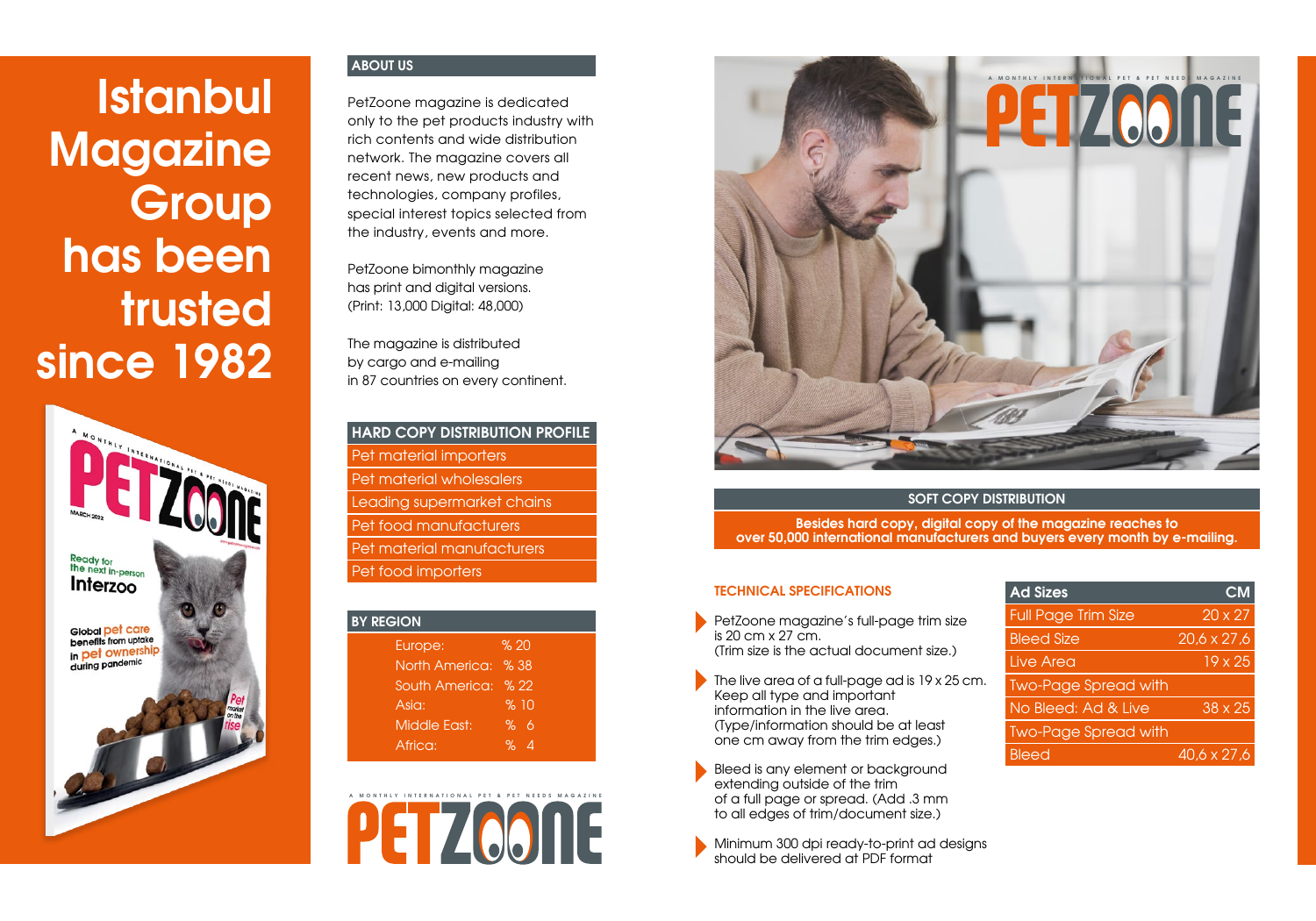#### **A MONTHLY INTERNATIONAL PET & PET NEEDS MAGAZINE**



## **2022 EDITORIAL CALENDAR**

#### **January-February**

### **Main Topics:**  Supplementary Pet Supplies & Small Animals

#### **March-April**

#### **Main Topics:**  Pet Food Processing Technologies

Pet Packaging

#### **Event Distribution:**

Anuga Foodtech

#### **May-June**

#### **Main Topics:**

Pet Food Technologies

Pet Foods & Food Ingredients

Pet Accessories

**Event Distribution:** 

Interzoo 2022 & Ipack Ima

#### **July-August**

**Main Topics:**  Aquaria, Terraria, Pet Care Products

**September-October**

**Main Topics:**  Pet Health, Pet Food, Pet Accessories

**Event Distribution:** 

PetShow Istanbul

#### **November-December**

**Main Topics:**  Pet Health & Pet Care Products **Event Distribution:** 

Pet South America

#### **2022 ADVERTISING RATES (EURO)**

| <b>PAGE</b>               | lx                        | 3x           | 6x                        |
|---------------------------|---------------------------|--------------|---------------------------|
| <b>Front Cover</b>        | 7,000                     | 6,600        | 6,000                     |
| <b>Back Cover</b>         | 5,000                     | 4,600        | 4,000                     |
|                           | Subject to                | Subject to   | Subject to                |
|                           | availability              | availability | availability              |
| <b>Inside Front Cover</b> | 3,000                     | 2,700        | 2,400                     |
| <b>Inside Back Cover</b>  | 2,500                     | 2,250        | 2,000                     |
| <b>First Page</b>         | 3,000                     | 2,750        | 2,400                     |
| 1/1 Inside Page           | 2,000                     | 1,800        | 1,600                     |
| Two Page Spread           | 3,500                     | 3,150        | 2,800                     |
| <b>Half Page</b>          | 1,000                     | 900          | 800                       |
| <b>LOOSE INSERTS</b>      | <b>2 PAGES 1,500 EURO</b> |              | <b>4 PAGES 2,500 EURO</b> |



**EDM (e-mailing) Advertising**

**E-MAIL SHOT 50,000** 

**VALUABLE E-MAIL ADDRESSES 3,500 EURO**

**We offer EDM service for exporters, importers and manufacturers in order to they can reach their target market.**

#### **Website Advertising Website Rates (EURO)**

| <b>PAGE</b>                | $\mathbf{I} \mathbf{X}$ | 3x | 6x           | 12x |
|----------------------------|-------------------------|----|--------------|-----|
| Topbar'                    |                         |    | N.A for 2022 |     |
| Sidebar 500 1300 2100 4000 |                         |    |              |     |
| POP-UP 2000 1500 1250 1000 |                         |    |              |     |